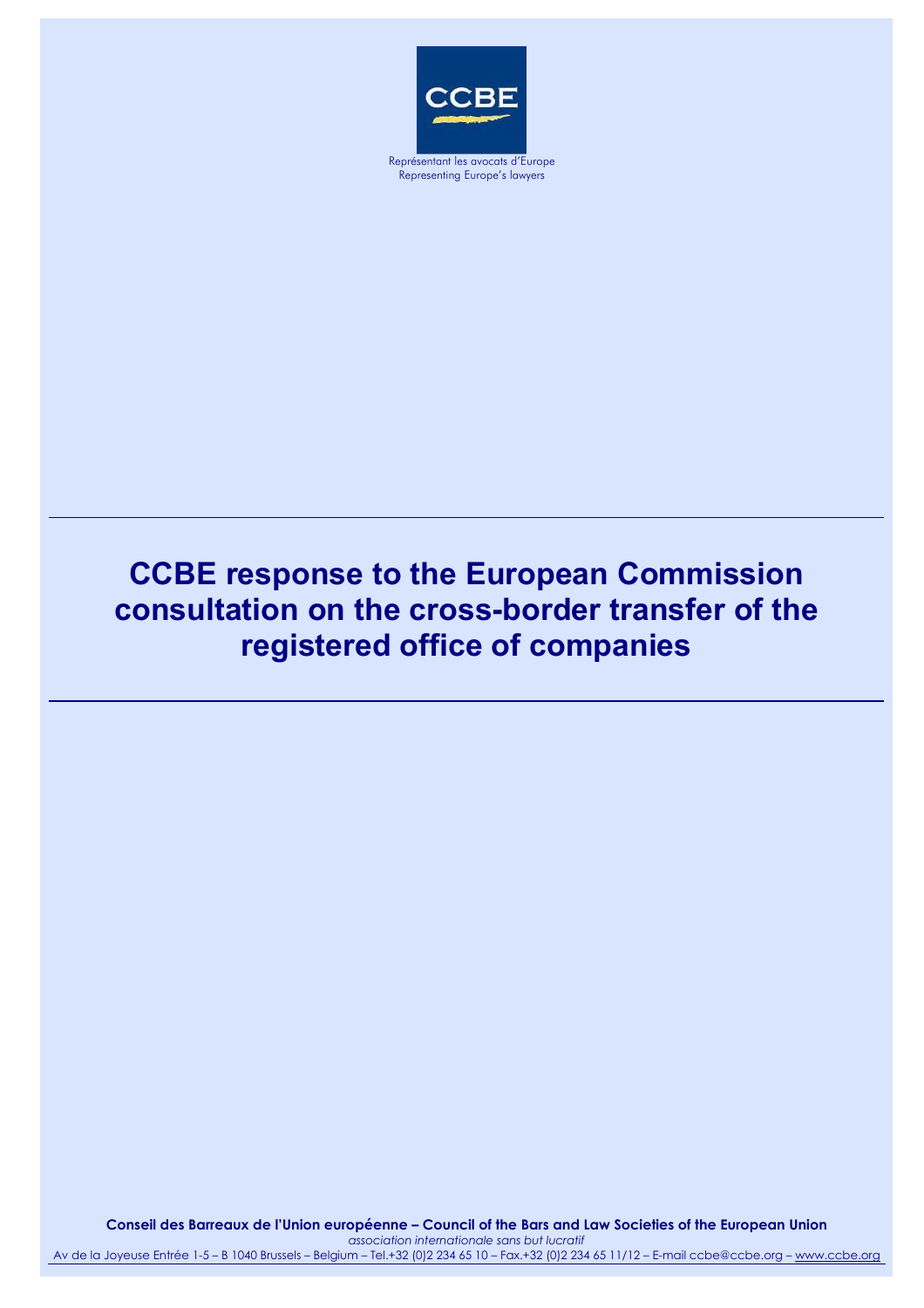## **CCBE response to the European Commission consultation on the cross-border transfer of the registered office of companies**

The Company Law Committee of the CCBE has discussed your public consultation document on the Outline of the Planned Proposal for a European Parliament and Council Directive on Cross Boarder Transfer of the Registered Office of a Company. The CCBE represents over 700,000 lawyers through their national Bars and Law Societies. Its comments which follow the sequence of the questions of the on-line consultation are set out below.

The CCBE has responded to the Commission on-line consultation on 15 April 2004, however has thought it useful to submit some further detailed comments to the Commission.

The CCBE welcomes any proposal which enables companies to transfer their registered office to another Member State and to acquire legal personality in that other Member State in place of its original legal personality in the home Member State without having to be wound up provided that shareholders, creditors and other third parties are adequately protected.

The CCBE would make the following comments:

- 1. The CCBE agrees that the Directive should cover all forms of limited company namely legal entities that have legal personality in their own right and separate assets which alone serve to cover their debts. However, it may be appropriate to consider whether other similar legal entities, for example, co-operative organisations, limited partnerships and foundations should also be in a position to take advantage of any proposed Directive. Therefore it may be appropriate that, in addition to any definition of limited company, that a list of the different types of entities which may take advantage of the Directive be set out and annexed to the Directive with each Member State proposing the entities to be included for that Member State.
- 2. The decision to transfer the registered office to another Member State should be taken by the company in general meeting in accordance with the necessary rules and procedures in the home country for amending the company's Memorandum and Articles of Association.
- 3. The general meeting should take this decision on the basis of a transfer proposal which would cover the form, name, registered office and Memorandum and Articles of Association planned for the company in the host Member State together with the planned timetable.
- 4. The transfer proposal should be publicised appropriately, for example, in newspapers circulating in the home Member State. In this context we refer to the First Council Directive on Publicity.
- 5. Members, creditors and, where they exist, employee representatives should be given sufficient time to examine the transfer proposal and in any event the proposal should be advertised in a newspaper.

**Conseil des Barreaux de l'Union européenne – Council of the Bars and Law Societies of the European Union**  *association internationale sans but lucratif* Av de la Joyeuse Entrée 1-5 – B 1040 Brussels – Belgium – Tel.+32 (0)2 234 65 10 – Fax.+32 (0)2 234 65 11/12 – E-mail ccbe@ccbe.org – www.ccbe.org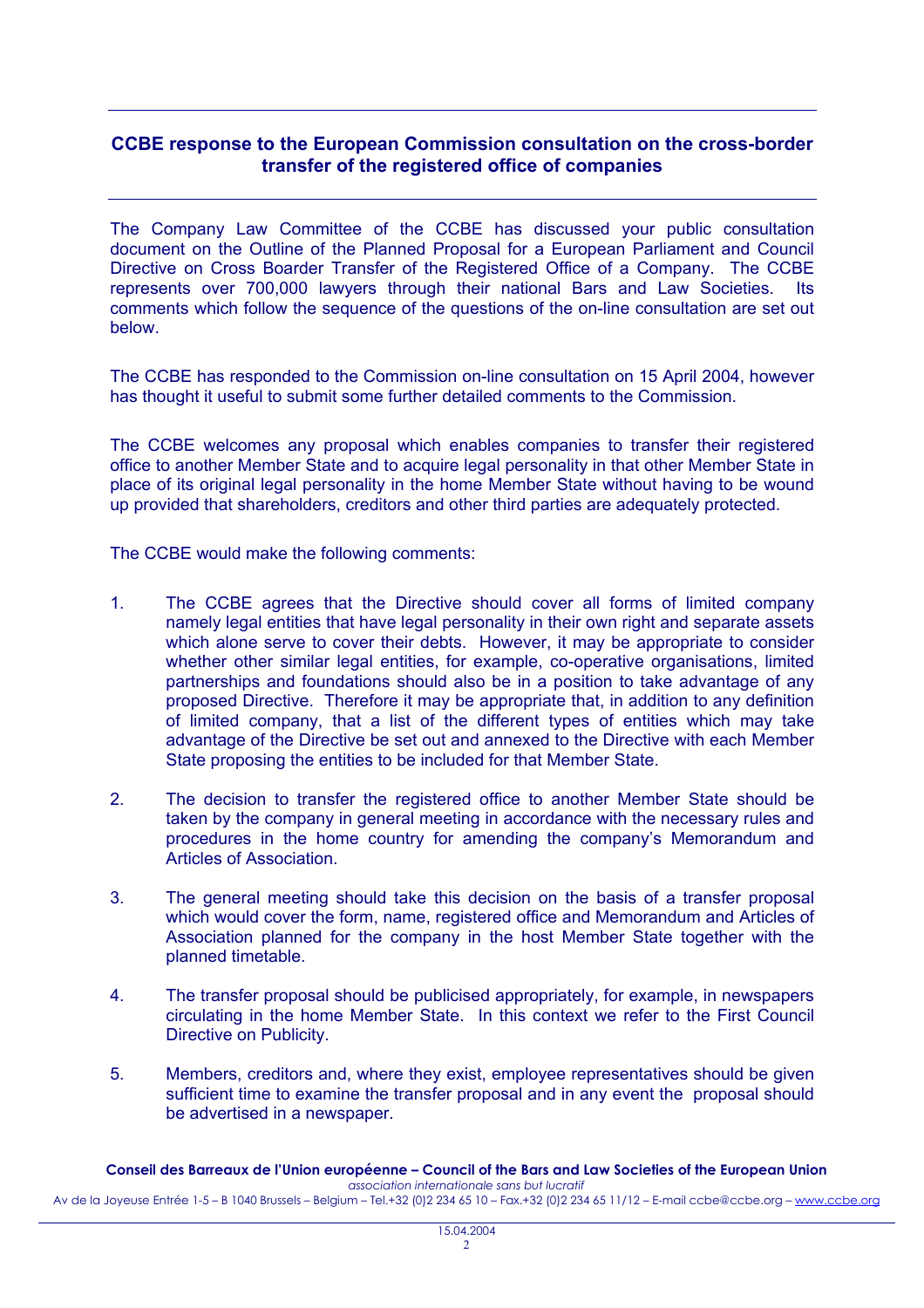- 6. The decision to transfer the registered office to another Member State should be accompanied by an alteration of the company's structures and assets in order to comply with the substantive and formal requirements for registration and the granting of legal personality in the host Member State. It should also be specified which company form in the host Member State is chosen by the transferring company.
- 7. Member States could be permitted but not obliged to take specific measures to protect creditors and minority shareholders opposed to the transfer. Therefore the requirements of the Directive should be general but with Member States being allowed to include more stringent requirements if they so wish.
- 8. The onus should be on the home Member State to verify the legality of the decision to transfer the registered office to another Member State and thought will have to be given as to the form such verification should take.
- 9. The obligation should be on the host Member State to verify that the company transferring its registered office meets the substantive and formal requirements for registration and the granting of legal personality under its national law. If appropriate, it should check that amendments to the Memorandum and Articles of Association are sufficient.
- 10. The company should remain registered in its home Member State until such time as it is registered in the host Member State and Member States should be required to cooperate in arranging for the company to be registered in the host Member State and removed from registration in the home Member State. However, consideration will need to be given to, for example, dealing with legal proceedings which are in existence at the time of the transfer of a seat or legal causes of action that have arisen at that time and in what jurisdiction such future proceedings should be brought. It should be made clear that the courts before which litigation is pending remain competent and retain jurisdiction and that such proceedings are not affected by the transfer of seat and that proceedings may still be brought on the basis of the laws that applied to the company at the time a cause of action arose.
- 11. It is also appropriate that there should continue to be an entry in the home Member State (rather than the company being removed completely) from the Register there but the information available can be quite basic, for example, only giving details of the Member State to which the company has been moved and its number there. Consideration will also have to be given to providing for a period after registration in the host Member State during which all the registration details available in the home Member State should be available together with brief details of the re-registration (relevant Member State name and identification number) (or even perhaps copies of every document filed in the home state within e.g. 3 years prior to re-registration).
- 12. The transfer of the registered office should be entered in the register of both Member **States**
- 13. It is important that the transfer of the registered office should not entail the company being wound up in the home Member State.

**Conseil des Barreaux de l'Union européenne – Council of the Bars and Law Societies of the European Union**  *association internationale sans but lucratif*

Av de la Joyeuse Entrée 1-5 – B 1040 Brussels – Belgium – Tel.+32 (0)2 234 65 10 – Fax.+32 (0)2 234 65 11/12 – E-mail ccbe@ccbe.org – www.ccbe.org